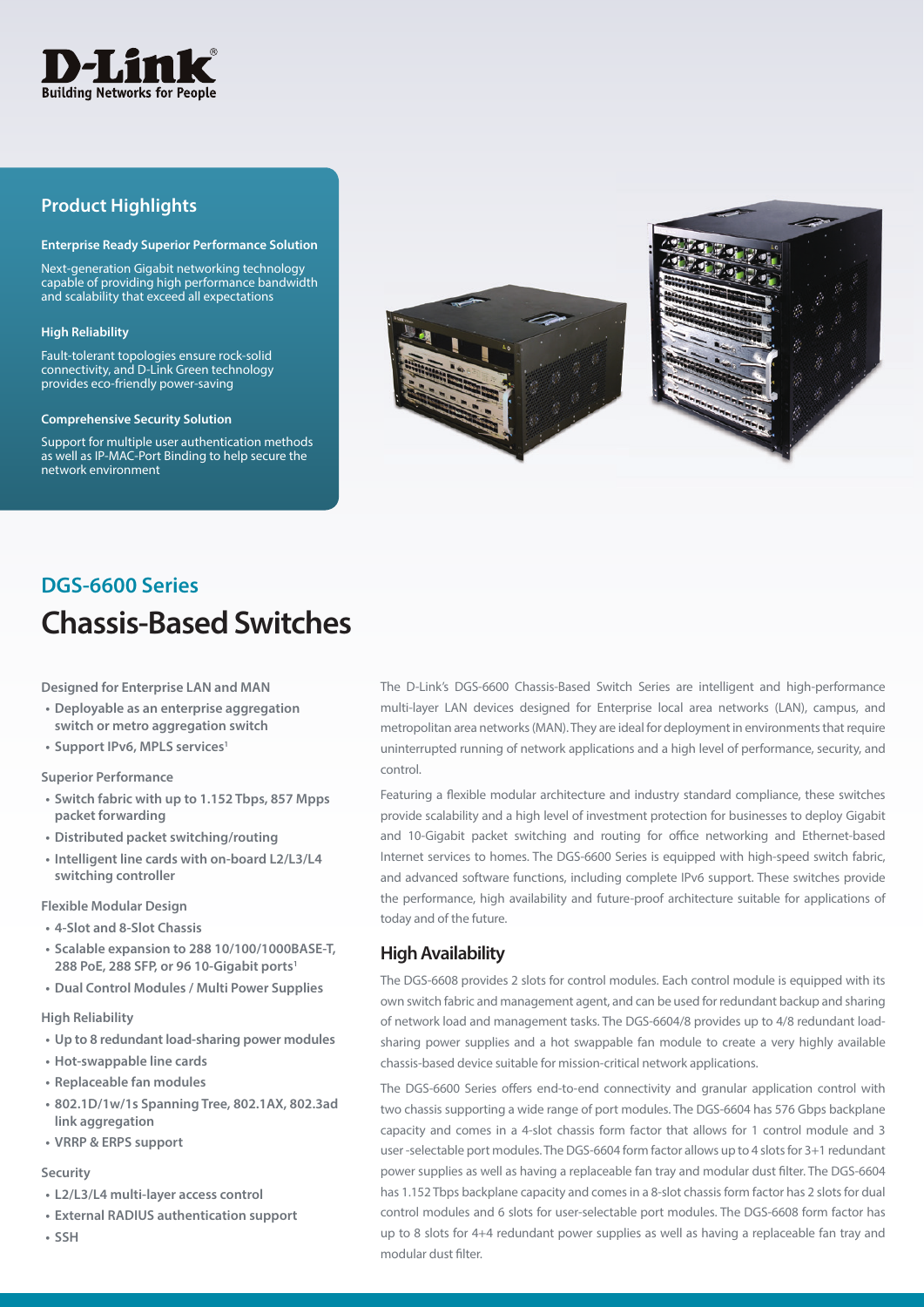# **Building Networks for People**

# **DGS-6600 Series Chassis-Based Switches**

## **Deployable as Aggregation Switch**

Using a common set of modules for 10/100/1000BASE-T ports, PoE support, SFP, and 10-Gigabit uplinks, IT personnel can fit a DGS-6600 Series switch with different port types and deploy it either as a core switch or an aggregation (i.e. distribution) switch which can provide high port density connections to workstations in an office environment, or to a subscriber's CPE in a densely populated Ethernet metro area network.

## **High Performance**

To make use of this high-performance hardware, the DGS-6600 Series utilise a distribution switching method which has each line card (the port module that directly connects to the network nodes) intelligently determine the switch path for each data packet. The switches synchronise the switching and routing information between the control cards and the line cards to map out the fastest data transfer path. With each line card capable of performing L2/3/4 on-board packet switching without reliance on the control cards, the DGS-6600 Series switches can deliver very fast packet forwarding at almost zero-wait speed.

## **Enterprise-Wide Security**

The DGS-6600 Series provides not only network access security but also protection against virus and worm attacks. Access security is provided through comprehensive policy-based ACL, port security, and IP-MAC-Port binding features. Attacks hidden behind control protocols are thwarted to prevent the switch's CPU from being overwhelmed with unnecessary tasks which can cause degradation to a network's performance. The DGS-6600 Series extends security to network management via such functions as SSH v2 and SNMP v3 with authentication and encryption of management traffic.

#### **High Port Densities**

Port densities can reach 144 Gigabit or 48 10-Gigabit ports per 4-slot chassis, or 288 Gigabit or 96 10-Gigabit ports<sup>1</sup> per 8-slot chassis. All port modules are hot-swappable, and can be used in either chassis type without the need to change hardware or software settings. By providing up to 96 10GE ports<sup>1</sup> with each port running at non-blocking rates, it can help enterprises migrate to a 10G backbone.

## **Traffic Management for Triple Play**

The DGS-6600 Series implements a rich set of multilayer QoS/CoS features including flow-based bandwidth control and broadcast/multicast storm control to ensure that critical network services such as VoIP, video conferencing, IPTV, and IP surveillance are served with high priority. Bandwidth control guarantees bandwidth of these services when the network is busy. With L2 Multicast support, the DGS-6600 Series is capable of handling growing IPTV applications.



If the worst should happen to your network you need the very best support and fast. Downtime costs your business money. D-Link Assist maximises your uptime by solving technical problems quickly and effectively. Our highly trained technicians are on standby around the clock, ensuring that award-winning support is only a phone call away.

With a choice of three affordable service offerings covering all D-Link business products, you can select the package that suits you best:

#### **D-Link Assist Gold - for comprehensive 24-hour support**

D-Link Assist Gold is perfect for mission-critical environments where maximum uptime is a high priority. It guarantees four hour around-the-clock response. Cover applies 24/7 for every day of the year including holidays.

#### **D-Link Assist Silver - for prompt same-day assistance**

D-Link Assist Silver is designed for 'high availability' businesses that require rapid response within regular working hours. It provides a four hour response service Monday to Friday from 8am to 5pm, excluding holidays.

## **D-Link Assist Bronze - for guaranteed response on the next business day**

D-Link Assist Bronze is a highly cost-effective support solution for less critical environments. Response is guaranteed within eight business hours Monday to Friday from 8am to 5pm, excluding holidays.

D-Link Assist can be purchased together with any D-Link business product. So whether you're buying switching, wireless, storage, security or IP Surveillance equipment from D-Link, your peace of mind is guaranteed. D-Link Assist also offers installation and configuration services to get your new hardware working quickly and correctly.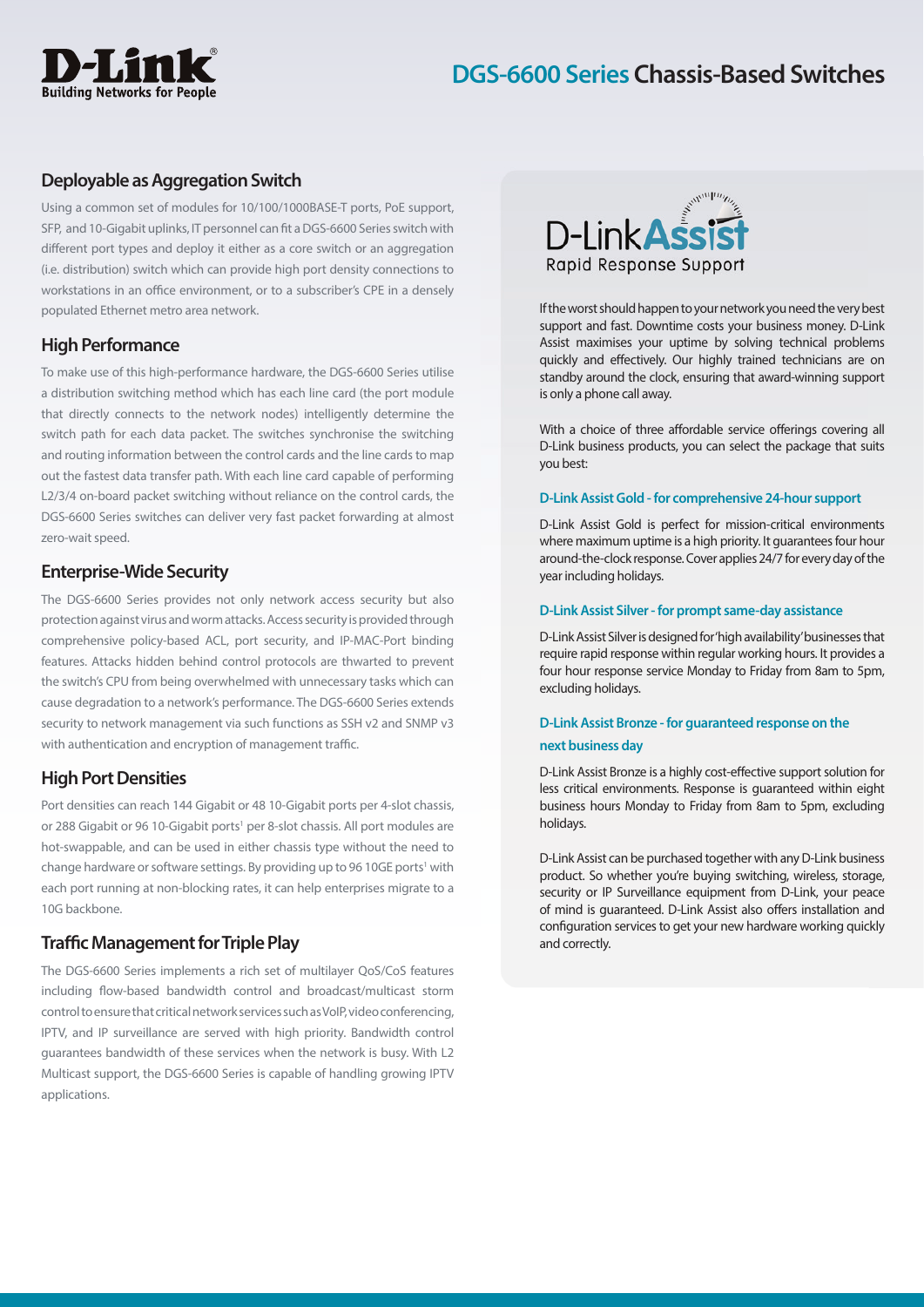

## **Complete IPv6 Support**

The DGS-6600 Series provides complete support for IPv6 to accommodate the potential huge increase in number of users and geographical needs of the expanding Internet. It addresses the requirements of emerging applications such as Internet-enabled wireless devices, home and industrial appliances, Internet-connected transportation, integrated telephony services, sensor networks, distributed computing, and gaming. The use of globally unique IPv6 addresses simplifies the mechanisms used for reachability and end-to-end security for network devices that are crucial to the applications and services that are driving the demand for IP addresses.

#### **Application Convergence**

The DGS-6600 Series combines high-speed hardware with software functions like prioritised traffic QoS and multicast routing to deliver performance suitable for real-time applications such as Internet telephony, streaming multimedia, and TV. In addition, these switches offer Power over Ethernet (PoE) solutions to provide both electrical power and network connectivity to PoE- capable devices such as IP phones and wireless AP, and are ideal for large-scale enterprise edge deployment. An example of this application convergence would be VoIP for mobile users via wireless access points connected through DGS-6600 Series switches.

## **MPLS Functions1**

The DGS-6600 Series supports advanced Multiprotocol Label Switching (MPLS) functions that enable service providers to build next-generation intelligent networks and deliver a wide variety of advanced, value-added services over a single infrastructure. The DGS-6600 Series MPLS function allow service providers to provide point-to-point VPN service, VPWS (VLL) and point-to-multi-point VPN service, VPLS services to enterprise customers. This solution can be integrated seamlessly over any existing infrastructure, such as IP, Frame Relay, ATM, or Ethernet. Subscribers with differing access links can be aggregated on an MPLS edge without changing their current environments, as MPLS is independent of access technologies.

## **Green Technology**

D-Link is striving to take the lead in developing innovative and power-saving technology that does not sacrifice operational performance or functionality. The DGS-6600 Series incorporates D-Link Green Technology, which includes a power saving mode, Smart Fan, and Time-based PoE. The power saving feature automatically powers down ports that have no link or link partner. The Smart Fan feature allows for the built-in fans to automatically turn on only if a specified temperature is exceeded, providing continuous, reliable and eco-friendly operation of the switch. Time-based PoE is able to turn PoE on/off per port by a predefined time profile to reduce PoE power consumption.

| <b>Technical Specifications</b>   |               |                 |
|-----------------------------------|---------------|-----------------|
| Chassis                           | DGS-6604      | <b>DGS-6608</b> |
| <b>Chassis Slots</b>              | $\cdot$ 4     | $\cdot$ 8       |
| Fixed Slots (for Control Modules) | $\cdot$ 1     | $\cdot$ 2       |
| Open Slots (for Port Modules)     | $\cdot$ 3     | $\cdot 6$       |
| Max. Switching Capacity           | • 576 Gbps    | • 1.152 Tbps    |
| Max. Packet Forwarding Rate       | • 428.57 Mpps | • 857.14 Mpps   |
| <b>Maximum Port Density</b>       |               |                 |
| 10/100/1000Base-T Ports           | .144          | .288            |
| 10/100/1000Base-T Ports with PoE  | .144          | .288            |
| Gigabit SFP Slots                 | .144          | .288            |
| 10-Gigabit SFP+ Slots             | .48           | .96             |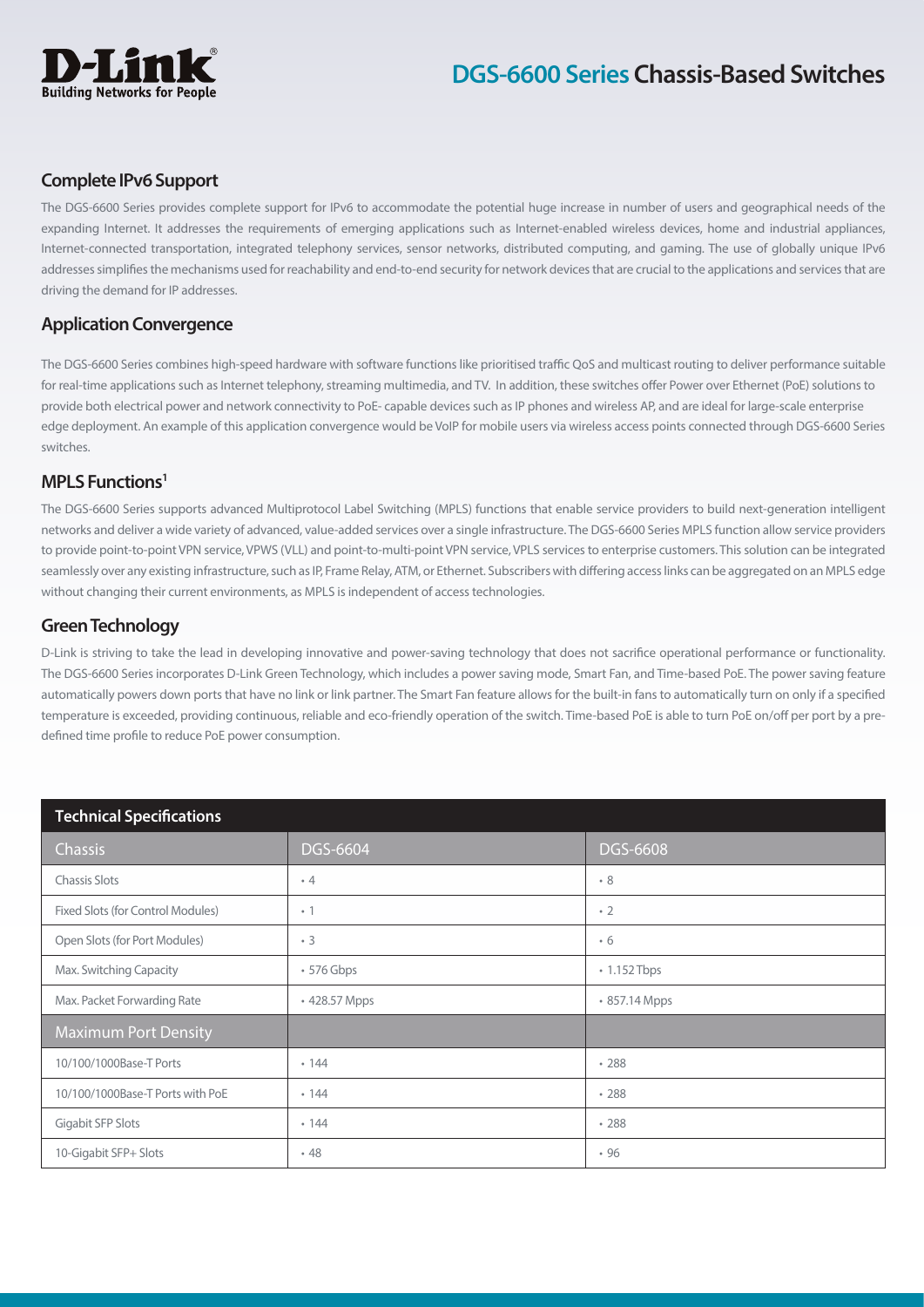

| Physical                     |                                                                                                                                                                                                                                                                                                                                                                                                                                                                |                                                                                                                                                                                                                                                                                                                             |
|------------------------------|----------------------------------------------------------------------------------------------------------------------------------------------------------------------------------------------------------------------------------------------------------------------------------------------------------------------------------------------------------------------------------------------------------------------------------------------------------------|-----------------------------------------------------------------------------------------------------------------------------------------------------------------------------------------------------------------------------------------------------------------------------------------------------------------------------|
| Dimensions (W x D x H)       | $\cdot$ 445 mm $\times$ 470 mm $\times$ 280 mm (6.3U)<br>$(17.51 \text{ in} \times 18.5 \text{ in} \times 11 \text{ in})$                                                                                                                                                                                                                                                                                                                                      | • 445mm×470mm×500mm (11.25U)<br>$(17.51 \text{ in} \times 18.5 \text{ in} \times 19.68 \text{ in})$                                                                                                                                                                                                                         |
| <b>Operating Temperature</b> | • 0° to 50°C (32 to 122°F)                                                                                                                                                                                                                                                                                                                                                                                                                                     |                                                                                                                                                                                                                                                                                                                             |
| Storage Temperature          | • -40° to 70°C (-40 to 158°F)                                                                                                                                                                                                                                                                                                                                                                                                                                  |                                                                                                                                                                                                                                                                                                                             |
| <b>Operating Humidity</b>    | • 10% to 90% RH                                                                                                                                                                                                                                                                                                                                                                                                                                                |                                                                                                                                                                                                                                                                                                                             |
| <b>Storage Humidity</b>      | • 5% to 90% RH                                                                                                                                                                                                                                                                                                                                                                                                                                                 |                                                                                                                                                                                                                                                                                                                             |
| Emission (EMI)               | • FCC Class A<br>$\cdot$ CE<br>• C-Tick<br>$\cdot$ VCCI<br>• ICES-003                                                                                                                                                                                                                                                                                                                                                                                          |                                                                                                                                                                                                                                                                                                                             |
| Safety                       |                                                                                                                                                                                                                                                                                                                                                                                                                                                                | $\cdot$ cUL<br>$\cdot$ CB                                                                                                                                                                                                                                                                                                   |
| <b>Software Features</b>     |                                                                                                                                                                                                                                                                                                                                                                                                                                                                |                                                                                                                                                                                                                                                                                                                             |
| L <sub>2</sub> Features      | • MAC Address Table<br>-32K per I/O module<br>• Flow Control<br>-802.3x Flow Control<br>-HOL Blocking Prevention<br>• Jumbo Frame up to 9,732 bytes<br>• IGMP Snooping<br>-IGMP v1/v2/v3 Snooping<br>-Support 2K groups<br>-IGMP Proxy <sup>2</sup><br>-Host-based IGMP Snooping Fast Leave <sup>2</sup><br>· 802.3ad Link Aggregation<br>-Compliant with 802.1AX and 802.3ad<br>-Max. 128 groups per device, 8 ports per group<br>-Support cross-module trunk | • Port Mirroring:<br>-Support 3 mirroring groups<br>-One-to-One, Many-to-One,<br>-Port mirroring for Tx/Rx/Both<br>-Flow-based and RSPAN<br>• MLD Snooping<br>-MLD v1/v2 Snooping<br>-Support 2K groups<br>-Host-based MLD snooping Fast Leave <sup>2</sup><br>• Loopback detection<br>• L2 Protocol Tunneling <sup>2</sup> |
| L3 Features                  | • Max. 4K IP Interfaces<br>• ARP Proxy<br>• VRRP<br>• IPv6 Tunneling<br>-Manual<br>-ISATAP<br>$-6$ to $4$                                                                                                                                                                                                                                                                                                                                                      | • IPv6 Neighbor Discovery (ND)<br>• IPv6 Phase 2 Ready<br>• Gratuitous ARP <sup>2</sup><br>· Loopback interface                                                                                                                                                                                                             |
| <b>VLAN</b>                  | • VLAN Group<br>• Max. 4K VLAN<br>• GVRP<br>-Max. 256 dynamic VLANs<br>· 802.1Q Tagged VLAN<br>• Port-based VLAN<br>• 802.1v Protocol VLAN<br>• Super VLAN                                                                                                                                                                                                                                                                                                     | · Double VLAN (Q-in-Q)<br>-Port-based Q-in-Q<br>-Selective Q-in-Q<br>• VLAN Translation<br>• MAC-based VLAN<br>· Subnet-based VLAN<br>• VLAN Trunking                                                                                                                                                                       |
| L3 Routing                   | • 12K hardware routing engines shared by IPv4/IPv6<br>• 8K hardware L3 forwarding entries shared by IPv4/<br>IP <sub>v6</sub><br>· 256 static routing entries for IPv4/IPv6<br>-Support for ECMP<br>-Support for WCMP <sup>2</sup><br>• Policy-Based Routing<br>$\cdot$ RIP v1/v2/ng                                                                                                                                                                           | • OSPF<br>-Support OSPF v2/v3<br>-OSPF Passive Interface<br>-Stub/NSSA Area<br>-OSPF Equal Cost Route<br>$\cdot$ BGP4<br>$\cdot$ BGP+2                                                                                                                                                                                      |
| L3 Multicasting              | • Up to 4K hardware multicast groups<br>• PIM-DM<br>$\cdot$ PIM-DM $v6^2$<br>• PIM-SM                                                                                                                                                                                                                                                                                                                                                                          | $\cdot$ PIM-SM $v6^2$<br>• PIM Sparse-Dense Mode <sup>2</sup><br>• DVMRP v3                                                                                                                                                                                                                                                 |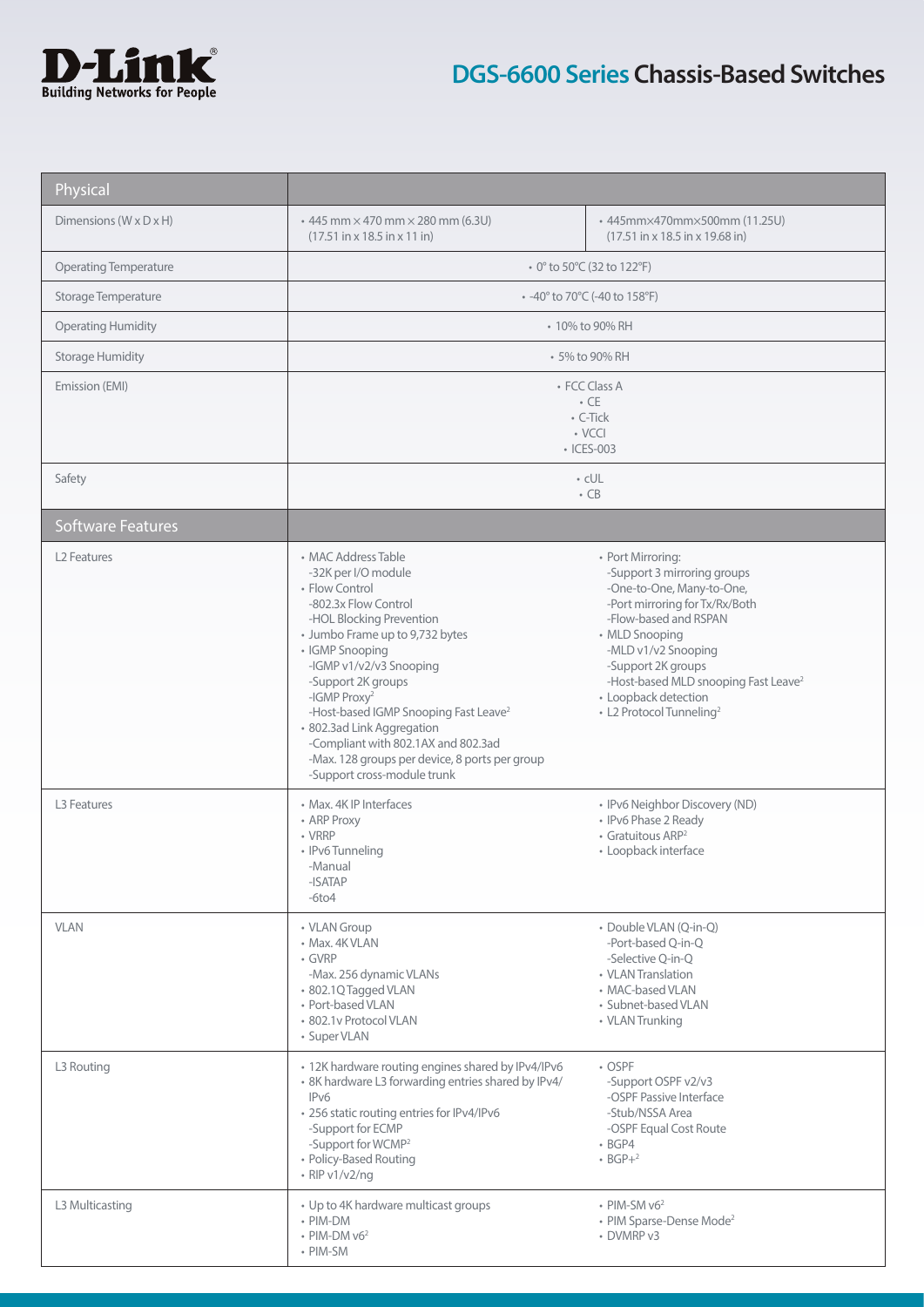

| QoS         | • IEEE 802.1p CoS                                   | • Congestion Control                                   |
|-------------|-----------------------------------------------------|--------------------------------------------------------|
|             | • 8 hardware Queues per Port                        | $-RED2$                                                |
|             | • Queue Handling                                    | • CoS Based on:                                        |
|             | -Strict Priority                                    | -Switch Port                                           |
|             | -Weighted Round Robin (WRR)                         | -VLAN ID                                               |
|             | -Deficit Round Robin (DRR)                          | -802.1p Priority Queues                                |
|             |                                                     | -MAC Address                                           |
|             | $-Strict + WRR$                                     |                                                        |
|             | -WDRR                                               | -IPv4/v6 Address                                       |
|             | • Support Following Actions for Flows               | -DSCP                                                  |
|             | -Remark 802.1p Priority Tag                         | -Protocol Type                                         |
|             | -Remark TOS/DSCP Tag                                | -IPv6 Traffic Class                                    |
|             | -Bandwidth Control                                  | -IPv6 Flow Label                                       |
|             | -Committed Information Rate (CIR), min. granularity | -TCP/UDP Port                                          |
|             | 64 Kbps                                             | -User-defined Packet Content <sup>2</sup>              |
|             | • Three Color Marker                                | • Bandwidth Control                                    |
|             | -trTCM                                              | • Port-based (Ingress/Egress, Min. Granularity 64Kbps) |
|             |                                                     |                                                        |
|             | -srTCM                                              | • Time-based QoS                                       |
|             |                                                     |                                                        |
| <b>ACL</b>  | • ACL Based on                                      | • Ingress ACL                                          |
|             | -802.1p Priority                                    | • Egress ACL <sup>2</sup>                              |
|             | -VLAN ID                                            |                                                        |
|             | -MAC Address                                        |                                                        |
|             | -Ether Type                                         |                                                        |
|             | $-LLC$                                              |                                                        |
|             | -IPv4/v6 Address                                    |                                                        |
|             | -DSCP                                               |                                                        |
|             |                                                     |                                                        |
|             | -Protocol Type                                      |                                                        |
|             | -TCP/UDP Port Number                                |                                                        |
|             | -IPv6 Traffic Class                                 |                                                        |
|             | -IPv6 Flow Label                                    |                                                        |
|             |                                                     |                                                        |
| Security    | $\cdot$ SSH v2                                      | • DoS Attack Prevention                                |
|             | • Port Security up to 16 MAC addresses per port     | • ARP Spoofing Prevention <sup>2</sup>                 |
|             | • Broadcast/Multicast/Unicast Storm Control         | • D-Link Safeguard Engine                              |
|             | • IP-MAC-Port binding                               |                                                        |
| <b>MPLS</b> | $\cdot$ LDP                                         | • VPLS                                                 |
|             | • VPWS (VLL)                                        | • MPLS/BGP L3 VPN <sup>2</sup>                         |
|             |                                                     |                                                        |
| AAA         | 802.1X                                              | • MAC-based Access Control (MAC) <sup>2</sup>          |
|             | -Port-based Access Control                          | -Port-based Access Control                             |
|             | -MAC-based Access Control                           | -Host-based Access Control                             |
|             | -Dynamic VLAN Assignment                            | -Dynamic VLAN Assignment                               |
|             | • Web-based Access Control (WAC) <sup>2</sup>       | • TACACS+                                              |
|             | -Port-based Access Control                          |                                                        |
|             |                                                     | • RADIUS Authentication for Switch Access              |
|             | -Host-based Access Control                          | • Guest VLAN                                           |
|             | -Dynamic VLAN Assignment                            |                                                        |
| Management  | • Web-based GUI                                     | • Multiple Configurations                              |
|             | • Command Line Interface (CLI)                      | • Debug Command                                        |
|             | · Telnet Server (Support IPv4/v6)                   | • Up to 15 levels user account privilege               |
|             |                                                     | • Trusted Host                                         |
|             | • Telnet Client                                     |                                                        |
|             | • TFTP Client                                       | • Password Recovery                                    |
|             | $\cdot$ SNMP v1/v2c/v3                              | • Microsoft <sup>®</sup> NLB Support <sup>2</sup>      |
|             | • SNMP over IPv6                                    | • DHCP Client                                          |
|             | • SNMP Traps                                        | • DHCP Relay                                           |
|             | • System Log                                        | -Option 82                                             |
|             | • RMON v1                                           | • DHCP Server                                          |
|             |                                                     | · SNTP                                                 |
|             |                                                     |                                                        |
|             | -Support 1,2,3,9 Groups                             |                                                        |
|             | • Flash File System                                 | • Ping (Support IPv4/v6)                               |
|             | • Multiple Images                                   | • Traceroute (Support IPv4/v6)                         |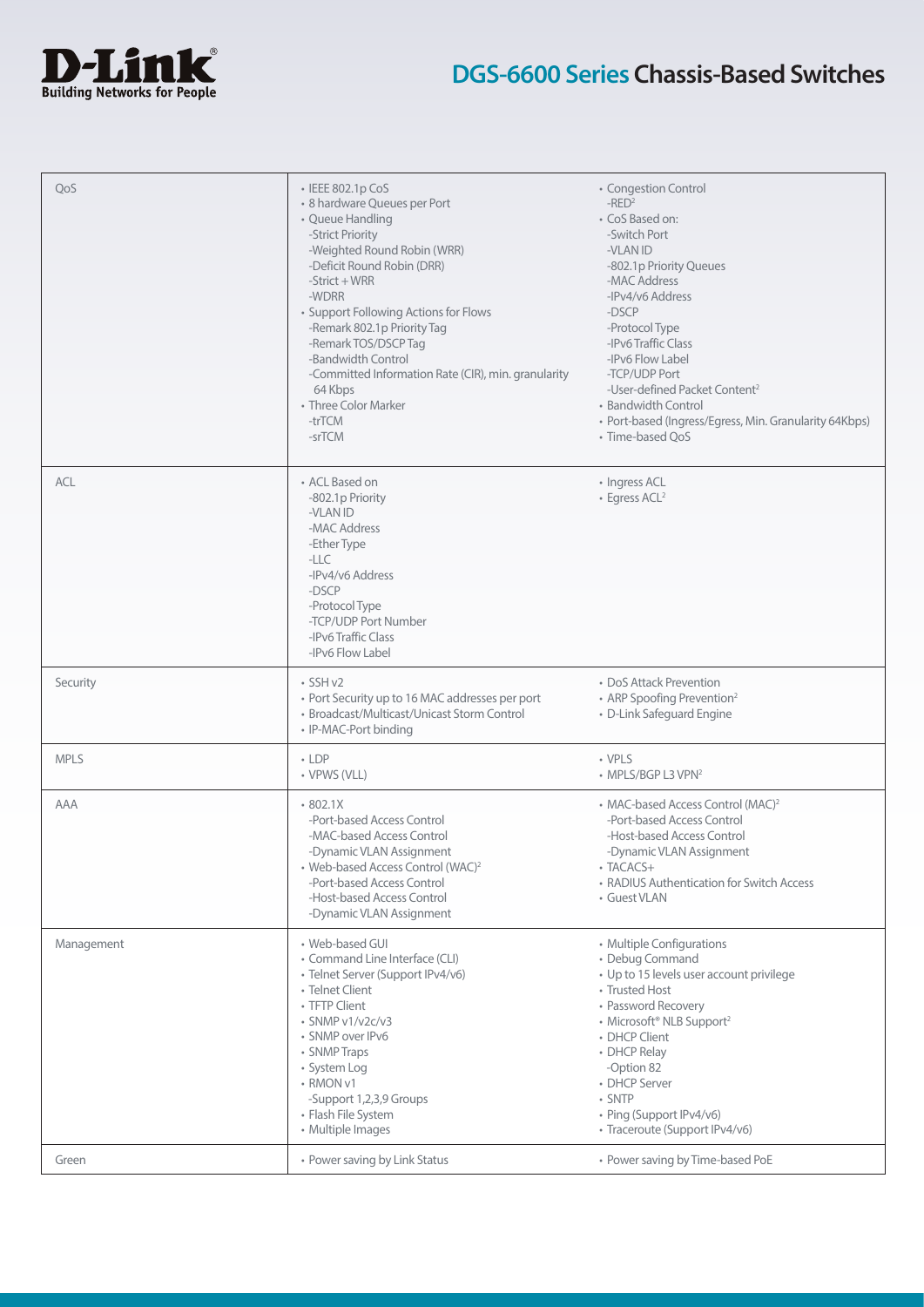

| MIB/IETF Standard                                | • DLINK-MSTP MIB                                                                  | • RFC2787 VRRP MIB                                                                                          |  |
|--------------------------------------------------|-----------------------------------------------------------------------------------|-------------------------------------------------------------------------------------------------------------|--|
|                                                  | • DLINK-TC MIB                                                                    | • RFC2819 RMON MIB                                                                                          |  |
|                                                  | • Draft-IETF-IDMR-DVMRP MIB-11, DVMR PSTD MIB                                     | • RFC2863 IF MIB                                                                                            |  |
|                                                  | • IEEE Std 802.1X, IEEE8021-PAE MIB                                               | · RFC2893, RFC4213 IPv4/v6 Dual Stack Function MIB                                                          |  |
|                                                  | · IEEE Std 802.3ad, IEEE8023-LAG MIB<br>• RFC791 IP MIB                           | • RFC2934 PIM MIB for IPv4<br>• RFC3411 SNMP-FRAMEWORK MIB                                                  |  |
|                                                  | • RFC792 ICMPv4 MIB                                                               | • RFC3412 SNMP-MPD MIB                                                                                      |  |
|                                                  | • RFC793 TCP MIB                                                                  | • .RFC3413 SNMP-TARGET MIB                                                                                  |  |
|                                                  | • RFC826 ARP MIB                                                                  | • RFC3413 SNMP-NOTIFICATION MIB                                                                             |  |
|                                                  | • RFC1212 Concise MIB Definitions                                                 | • RFC3414 SNMP-USER-BASED-SM MIB                                                                            |  |
|                                                  | • RFC1213 MIBII<br>• RFC1215 MIB Traps Conversion                                 | • RFC3415 SNMP-VIEW-BASED-ACM MIB<br>• RFC3418 SNMP v2 MIB                                                  |  |
|                                                  | • RFC1338, RFC1519 CIDR MIB                                                       | · RFC3513, RFC4291 IPv6 Addressing Architecture MIB                                                         |  |
|                                                  | • RFC1724 RIPv2 MIB                                                               | • RFC3584 SNMP-COMMUNITY MIB                                                                                |  |
|                                                  | • RFC1886 DNS IPv6 MIB                                                            | • RFC3635 EtherLike MIB                                                                                     |  |
|                                                  | • RFC1981 MTU Discovery IPv6 MIB                                                  | • RFC4133 ENTITY MIB                                                                                        |  |
|                                                  | • RFC2460 IPv6 MIB<br>· RFC2461, RFC4861 ND IPv6 MIB                              | • RFC4188 BRIDGE MIB<br>• RFC4273 BGP4 MIB                                                                  |  |
|                                                  | · RFC2462, RFC4862 IPv6 Auto-configuration                                        | • RFC4292 IP-FORWARD MIB                                                                                    |  |
|                                                  | • RFC2463, RFC4443 ICMPv6 MIB                                                     | • RFC4293 IP MIB                                                                                            |  |
|                                                  | • RFC2464 IPv6 over Ethernet MIB                                                  | • RFC4363 P-BRIDGE MIB                                                                                      |  |
|                                                  | · RFC2474, RFC3168,                                                               | • RFC4363 Q-BRIDGE MIB                                                                                      |  |
|                                                  | • RFC2571 SNMP Framework MIB<br>• RFC2572 SNMP Message Processing Dispatching MIB | • RFC4560 DISMAN-PING MIB<br>• RFC4560 DISMAN-TRACEROUTE MIB                                                |  |
|                                                  | • RFC2573 SNMP Applications MIB                                                   | • RFC4750 OSPF MIB                                                                                          |  |
|                                                  | · RFC2574 User-based Security Model for SNMP v3 MIB                               | • RFC5060 PIM-STD MIB                                                                                       |  |
|                                                  | • RFC3260 DS Field Definition MIB                                                 | • RFC5132 IPMCAST MIB                                                                                       |  |
|                                                  | • RFC2716, RFC3748 EAP MIB                                                        | • RFC5240 PIM-BSR MIB                                                                                       |  |
|                                                  | • RFC2737 Entity MIB                                                              | • RFC5519 MGMD-STD MIB                                                                                      |  |
| <b>Order Information</b>                         |                                                                                   |                                                                                                             |  |
| Part Number                                      | Description                                                                       |                                                                                                             |  |
| DGS-6604-SK                                      | Starter Kit: DGS-6604 + DGS-6600-CM + DGS-6600-PWR                                |                                                                                                             |  |
| DGS-6608-SK                                      | Starter Kit: DGS-6608 + DGS-6600-CM-II + DGS-6600-PWR                             |                                                                                                             |  |
| <b>Order Information (CPU Engines)</b>           |                                                                                   |                                                                                                             |  |
| DGS-6600-CM-II                                   | Control Module for DGS-6600 Series                                                |                                                                                                             |  |
| <b>Order Information (LAN Interface Modules)</b> |                                                                                   |                                                                                                             |  |
| DGS-6600-48T                                     | 48-port 10/100/1000M module for DGS-6600 Series                                   |                                                                                                             |  |
| DGS-6600-48S                                     | 48-port SFP module for DGS-6600 Series                                            |                                                                                                             |  |
| DGS-6600-48TS                                    | 24-port 10/100/1000M and 24-port SFP module for DGS-6600 Series                   |                                                                                                             |  |
| DGS-6600-48P                                     | 48-port 10/100/1000M module with PoE function for DGS-6600 Series                 |                                                                                                             |  |
| DGS-6600-8XG                                     | 8-port 10GE XFP module for DGS-6604 only                                          |                                                                                                             |  |
| DGS-6600-24SC2XS                                 |                                                                                   | 12-port SFP and 12 combo ports (10/100/1000BASE-T/SFP Module) and 2-port 10GE SFP+ Module for DGS-6604 only |  |
| DGS-6600-16XS-D                                  | 16-port 10GE SFP+ Module with MPLS function DGS-6600 Series                       |                                                                                                             |  |
| <b>Order Information (Power Supplies)</b>        |                                                                                   |                                                                                                             |  |
| <b>DGS-6600-PWR</b>                              | 850 W AC Power Module for DGS-6600 Series                                         |                                                                                                             |  |
| Order Information (Fan Tray)                     |                                                                                   |                                                                                                             |  |
| <b>DGS-6600-FAN</b>                              | Replacement Fan Module for DGS-6604                                               |                                                                                                             |  |